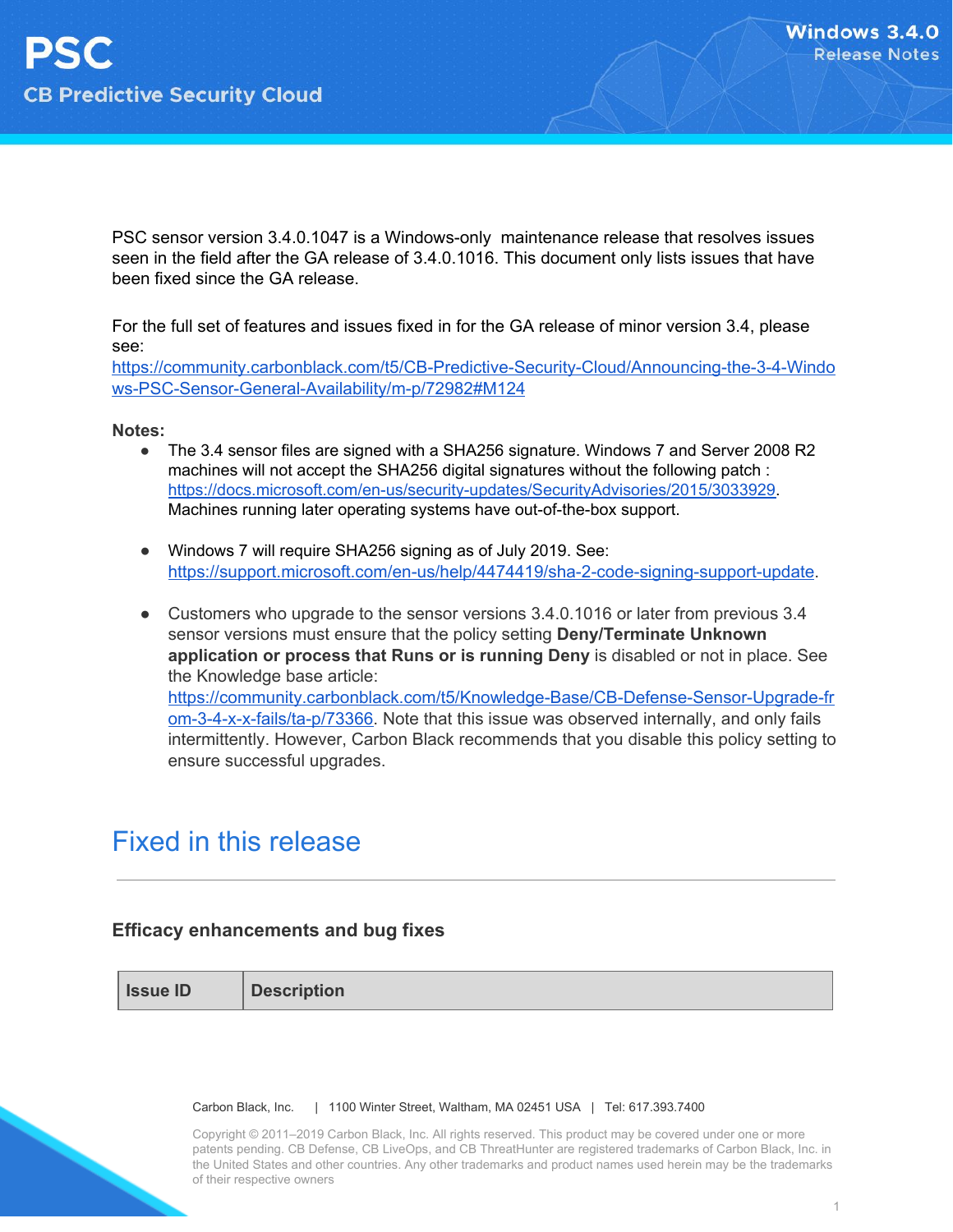| <b>DSEN-5500</b>       | Previously, a policy rule was needed on 19H1 machines to avoid<br>blackscreens and hang ups on user login and logout. This policy rule is no<br>longer needed, and should be removed after all your 19H1 agents are<br>running 3.4.0.1047 or higher. See<br>https://community.carbonblack.com/t5/CB-Predictive-Security-Cloud/Updat<br>e-Compatibility-with-the-Upcoming-Windows-OS-Update-1H19/m-p/72983#<br>M125. |
|------------------------|---------------------------------------------------------------------------------------------------------------------------------------------------------------------------------------------------------------------------------------------------------------------------------------------------------------------------------------------------------------------------------------------------------------------|
| DSEN-5511,<br>EA-14242 | One customer observed an issue where endpoints caused .net<br>applications to deadlock. This issue is now fixed.                                                                                                                                                                                                                                                                                                    |
| <b>DSEN-5677</b>       | Previously, the sensor required an uninstall and fresh install to apply the<br>CURL CRL CHECK flag. The sensor upgrade can now accept that flag<br>when upgraded via the command line.                                                                                                                                                                                                                              |
|                        | This CURL CRL CHECK flag was fixed in 3.4.0.1016 via DSEN-5002.<br>See this KB on disabling CRL checking for more information:<br>https://community.carbonblack.com/t5/Knowledge-Base/CB-Defense-How-<br>To-Configure-Sensor-Not-To-Require-CRL-Checks/ta-p/73036                                                                                                                                                   |
| <b>DSEN-5480</b>       | Previously, the team internally observed an issue that results in a failure of<br>the API Bypass feature under the following two joint conditions:                                                                                                                                                                                                                                                                  |
|                        | 1. Prevention policy to deny running from the path $c$ : \test\*<br>2. A Bypass rule is applied when c: \test\calc.exe performs any<br>operation.                                                                                                                                                                                                                                                                   |
|                        | You could work around this issue by applying Bypass to<br>c: \test\calc.exe when it "runs or is running".                                                                                                                                                                                                                                                                                                           |
|                        | This issue is now fixed.                                                                                                                                                                                                                                                                                                                                                                                            |
| <b>DSEN-5377</b>       | Previously, running an attended upgrade while the sensor is in Bypass<br>mode using a non-Admin CMD prompt resulted in an incomplete uninstall<br>during the upgrade process. This could leave the system in a state in which<br>the sensor could not be re-installed. This issue is now fixed.                                                                                                                     |
| <b>DSEN-5371</b>       | Previously, moving in and out of bypass via RepCLI or the tray icon could<br>cause resources to hang on the endpoint. This issue is fixed.                                                                                                                                                                                                                                                                          |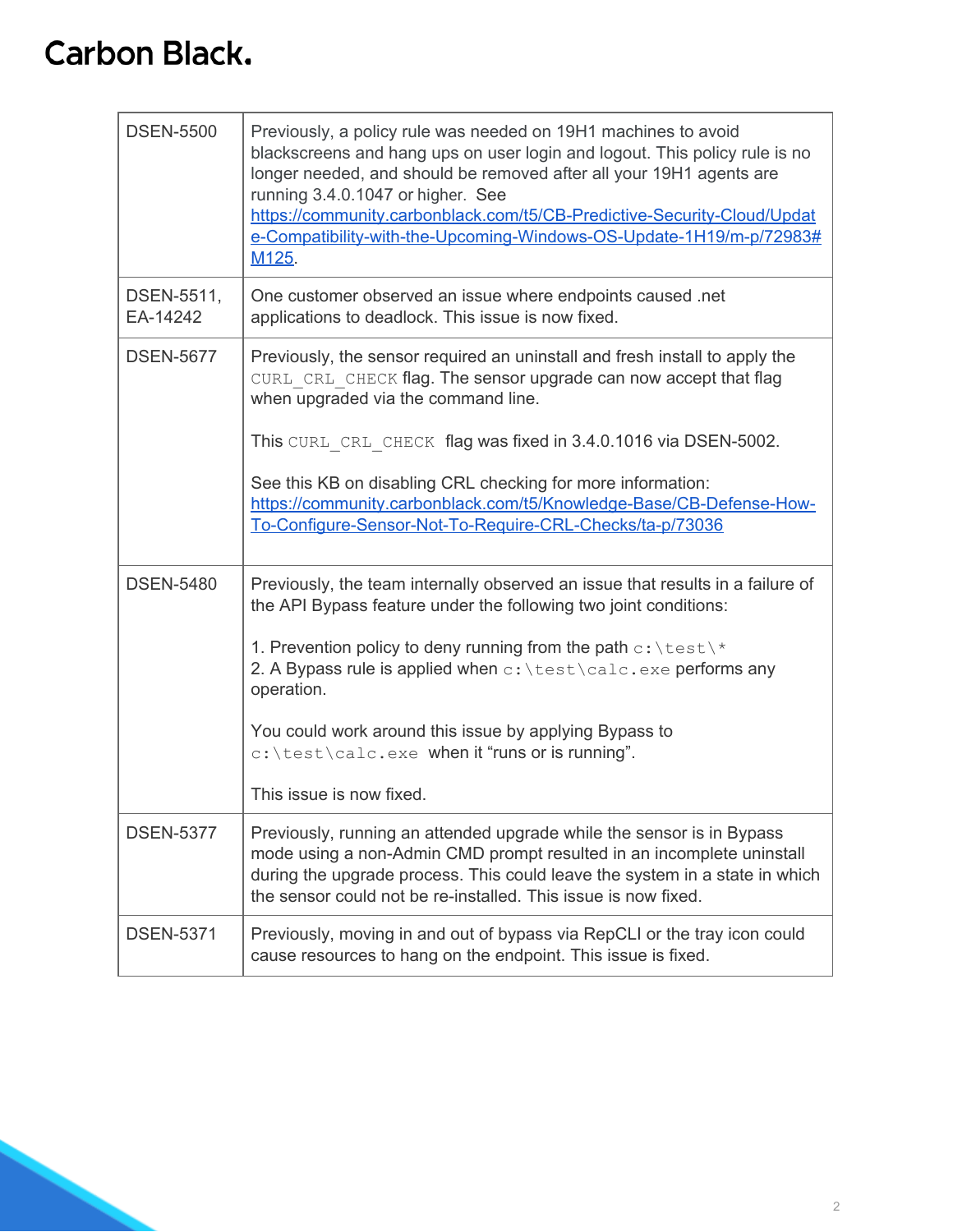#### Known issues

| <b>Issue ID</b>                                     | <b>Description</b>                                                                                                                                                                                                                                                                                                                                                                                      |
|-----------------------------------------------------|---------------------------------------------------------------------------------------------------------------------------------------------------------------------------------------------------------------------------------------------------------------------------------------------------------------------------------------------------------------------------------------------------------|
| <b>DSEN-1987</b>                                    | False positive alert when the [application name] attempts to access the raw<br>disk on the file.See https://community.carbonblack.com/docs/DOC-10730.                                                                                                                                                                                                                                                   |
| DSEN-1180,<br><b>DSEN-3065</b>                      | When using Live Response, you can terminate the PSC sensor if you<br>terminate RepMgr.exe. Terminating this process means that the sensor<br>cannot connect to the back end and the Live Response session ends. The<br>sensor does not recover until after a reboot. You can also delete certain files<br>within the confer directory. You are advised to use caution during Live<br>Response sessions. |
| <b>DSEN-2378</b>                                    | During an attended install, Windows installer shows a blank error dialogue<br>when attempting to install on an unsupported OS.                                                                                                                                                                                                                                                                          |
| <b>DSEN-1387</b>                                    | Background Scan remains disabled on devices where VDI=1 was used.<br>See https://community.carbonblack.com/docs/DOC-12001. This issue will be<br>resolved in a future release.                                                                                                                                                                                                                          |
| <b>DSEN-3061</b>                                    | Sensor does not whitelist files by certificate if it is signed with multi-byte<br>characters.                                                                                                                                                                                                                                                                                                           |
| <b>DSEN-4216</b>                                    | The 3.4 sensor accumulates deleted files within the sensor cache and does<br>not remove them when the files are removed from disk. This can lead to the<br>sensor reporting that removed malware is still on disk.                                                                                                                                                                                      |
| <b>DSEN-4050</b>                                    | If a user executes an unattended install with the flag and argument<br>"INSTALLFOLDER= <path>", the sensor will install and be non-functional.<br/>Carbon Black does not support non-default install paths.</path>                                                                                                                                                                                      |
| <b>DSEN-4043</b>                                    | Under high load, the sensor might experience an issue where repmgr.exe<br>handle counts grow very large; this can cause minor performance issues.                                                                                                                                                                                                                                                       |
| DSEN-4143,<br><b>DSEN-5493,</b><br><b>DSEN-5491</b> | Users might experience blocks of Microsoft OS upgrades.<br>An admin can workaround this issue by either placing the sensor in bypass<br>or adding the following paths to bypass:<br>1. **\windows\servicing\**<br>2. **\\$windows.~b\**<br>Make sure that the policy configuration: "When an unknown application tries<br>to run - deny/terminate" is disabled when you upgrade.                        |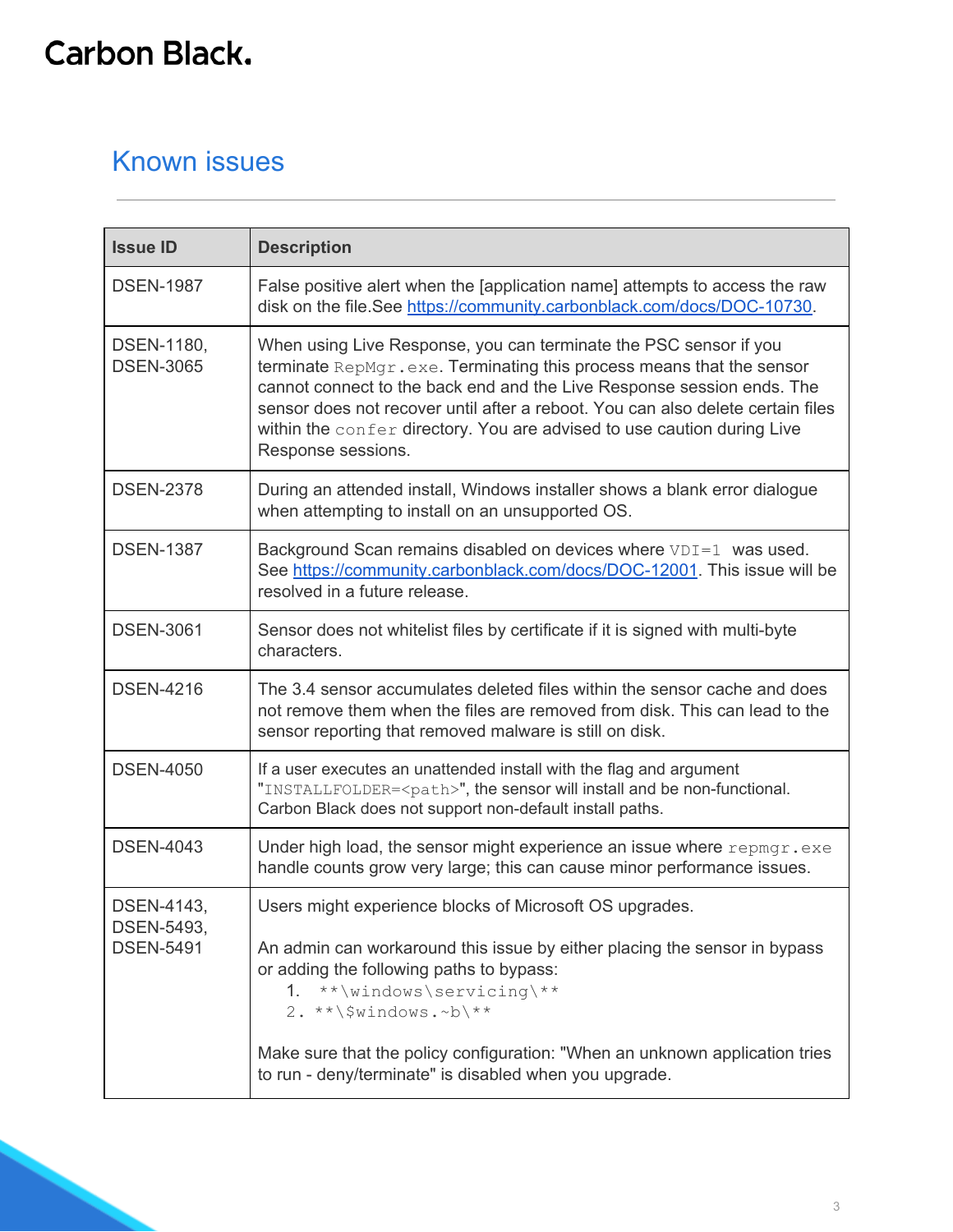|                                       | Less frequently, crashes can occur on the endpoint during an OS upgrade.<br>You can place the sensor into full bypass if issues are still experienced.                                                                                                                                                                                                                    |
|---------------------------------------|---------------------------------------------------------------------------------------------------------------------------------------------------------------------------------------------------------------------------------------------------------------------------------------------------------------------------------------------------------------------------|
| <b>DSEN-3992</b>                      | Subkeys can be created under the CBDefense key in the Windows registry.<br>This issue will be resolved in 3.5.                                                                                                                                                                                                                                                            |
| DSEN-4054,<br><b>DSEN-4033</b>        | The LiveResponse memdump command can cause crashes. It is disabled<br>by default on Windows sensor 3.3 and above. Instructions on enabling the<br>command can be provided by your support representative. This issue will be<br>fixed in the 3.5 sensor.                                                                                                                  |
| <b>DSEN-4375</b>                      | The sensor has been observed to write excessive log data. This issue will be<br>resolved in the 3.5 sensor release.                                                                                                                                                                                                                                                       |
| DSEN-4591,<br>EA-13682                | Arcmap files are corrupted or missing in certain environments. This issue<br>has been observed very infrequently.                                                                                                                                                                                                                                                         |
| DSEN-4581,<br><b>DSEN-4694</b>        | You might see a terminate action applied to wmiprvse.exe, and an alert in<br>the PSC console during machine start-up. At the time, wmiprvse has an<br>unknown reputation and is scraping Lsass.exe. This commonly happens<br>during Windows updates. Wmiprvse.exe should be able to execute after<br>the reputation resolves, and the update should go through.           |
| DSEN-4756,<br>DSER-14090,<br>EA-13906 | Customers running CB ThreatHunter as a standalone implementation<br>without CB Defense or CB LiveOps might see Windows Security Center<br>Real Time protection feature disabled. This issue can be resolved by<br>navigating to the Policies page, clicking the Sensor tab, and unchecking<br><b>Use Windows Security Center.</b>                                         |
| <b>DSEN-4924</b><br>EA-13414          | Some customers have reported interoperability issues with Skype on<br>Windows 7. Other operating systems are unaffected.                                                                                                                                                                                                                                                  |
| EA-14455,<br><b>DSEN-5699</b>         | Sensor install has been observed to fail on Windows Server 2019. The issue<br>can happen on Windows 10 as well, though that has not been observed. The<br>issue manifests in the case where there is a missing directory value for<br>registry key HKLM\SYSTEM\CurrentControlSet\Control\EarlyLaunch<br>value "BackupPath". The value is typically C: \Windows \ELAMBKUP. |
| DSEN-5105,<br>EA-14012                | There have been a few observations of CPU spikes on customer endpoint.<br>These CPU spikes occur when the certificate whitelist is updated. The issue<br>has been infrequent. This fix is targeting the 3.5 sensor release.                                                                                                                                               |
| <b>DSEN-5626</b>                      | The sensor no longer prevents copy operations on Known Malware or<br>Blacklisted files that have been quarantined. This fix is targeting the 3.5<br>sensor release.                                                                                                                                                                                                       |